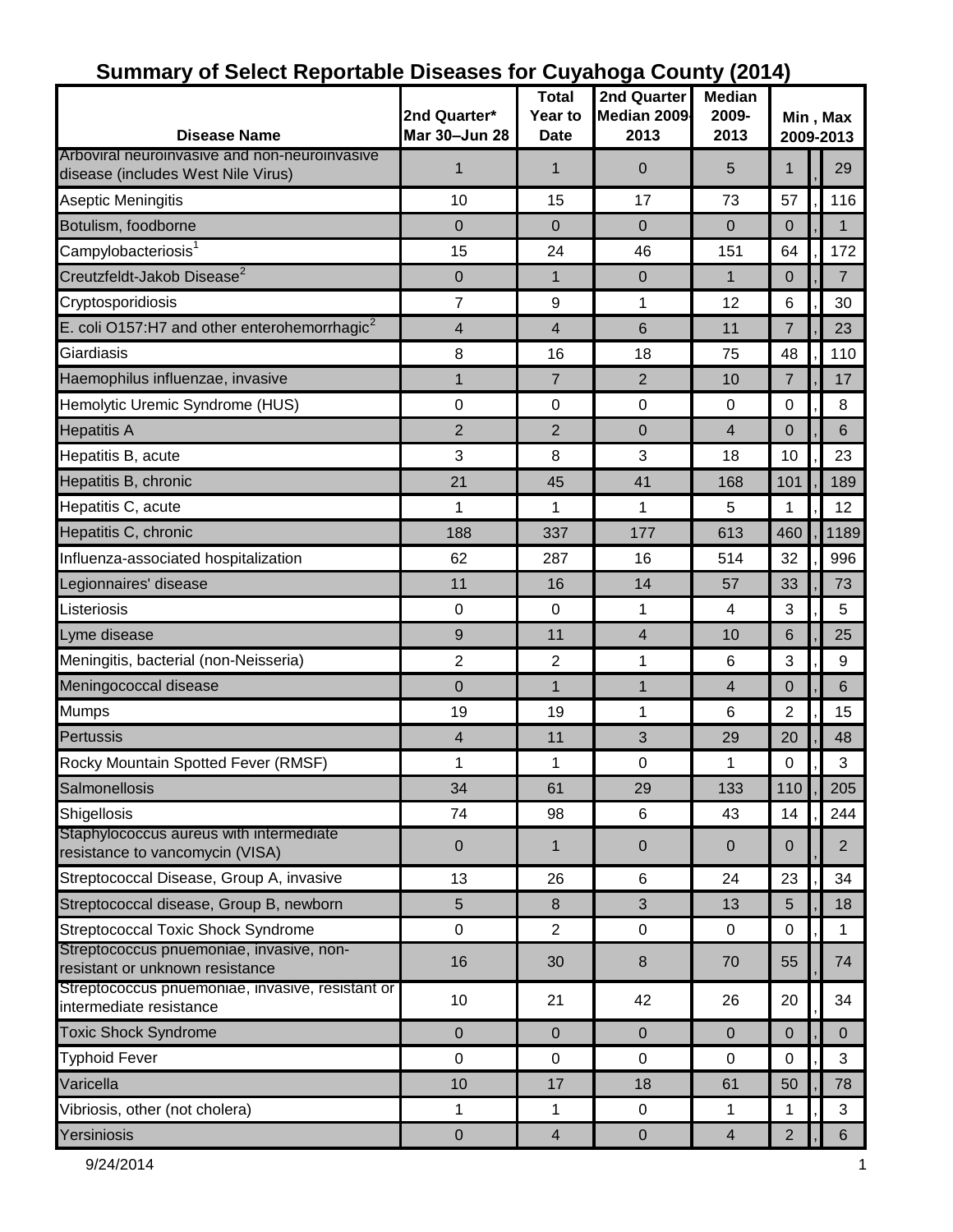|                                                                             |                  | <b>Total</b>   | 2nd Quarter    | <b>Median</b>  | Min, Max       |  |                |
|-----------------------------------------------------------------------------|------------------|----------------|----------------|----------------|----------------|--|----------------|
|                                                                             | 2nd Quarter*     | Year to        | Median 2009    | 2009-          |                |  |                |
| <b>Disease Name</b><br>Arboviral neuroinvasive and non-neuroinvasive        | Mar 30-Jun 28    | <b>Date</b>    | 2013           | 2013           |                |  | 2009-2013      |
| disease (includes West Nile Virus)                                          | $\mathbf 0$      | $\overline{0}$ | 0              | 3              | $\overline{0}$ |  | 15             |
| <b>Aseptic Meningitis</b>                                                   | 4                | 8              | 8              | 41             | 36             |  | 56             |
| Botulism, foodborne                                                         | $\mathbf 0$      | 0              | $\mathbf 0$    | $\overline{0}$ | $\overline{0}$ |  | $\mathbf 1$    |
| Campylobacteriosis <sup>1</sup>                                             | 8                | 14             | 31             | 111            | 37             |  | 123            |
| Creutzfeldt-Jakob Disease <sup>2</sup>                                      | 0                | 0              | 0              | $\mathbf{1}$   | $\overline{0}$ |  | $\overline{7}$ |
| Cryptosporidiosis                                                           | $\mathbf{3}$     | 4              | 1              | 9              | 5              |  | 19             |
| E. coli O157:H7 and other enterohemorrhagic $2$                             | $\overline{4}$   | 4              | 5              | 8              | 6              |  | 16             |
| Giardiasis                                                                  | 6                | 13             | 5              | 31             | 20             |  | 61             |
| Haemophilus influenzae, invasive                                            | 1                | 5              | $\mathbf{1}$   | $\overline{7}$ | 5              |  | 10             |
| Hemolytic Uremic Syndrome (HUS)                                             | $\mathbf 0$      | 0              | $\pmb{0}$      | 0              | 0              |  | 7              |
| <b>Hepatitis A</b>                                                          | $\overline{2}$   | $\overline{2}$ | $\mathbf 0$    | $\overline{2}$ | $\mathbf 0$    |  | 6              |
| Hepatitis B, acute                                                          | $\overline{2}$   | 3              | 2              | 10             | 4              |  | 13             |
| Hepatitis B, chronic                                                        | 18               | 35             | 18             | 75             | 52             |  | 91             |
| Hepatitis C, acute                                                          | $\pmb{0}$        | 0              | $\pmb{0}$      | 2              | $\mathbf 0$    |  | 4              |
| Hepatitis C, chronic                                                        | 67               | 112            | 68             | 247            | 198            |  | 475            |
| Influenza-associated hospitalization                                        | 35               | 146            | 23             | 288            | 21             |  | 539            |
| Legionnaires' disease                                                       | 5                | 8              | $\overline{7}$ | 36             | 20             |  | 42             |
| Listeriosis                                                                 | $\pmb{0}$        | 0              | $\mathbf{1}$   | 3              | 3              |  | 3              |
| Lyme disease                                                                | $9$              | 11             | 3              | $9$            | 3              |  | 16             |
| Meningitis, bacterial (non-Neisseria)                                       | $\overline{2}$   | $\overline{2}$ | 1              | $\overline{2}$ | 1              |  | 5              |
| Meningococcal disease                                                       | $\mathbf 0$      | $\mathbf 0$    | $\mathbf 0$    | $\overline{2}$ | 0              |  | 3              |
| <b>Mumps</b>                                                                | 16               | 16             | $\mathbf 1$    | 4              | 2              |  | 14             |
| Pertussis                                                                   | $\overline{4}$   | 11             | 3              | 25             | 15             |  | 41             |
| Rocky Mountain Spotted Fever (RMSF)                                         | $\pmb{0}$        | 0              | $\pmb{0}$      | 0              | $\pmb{0}$      |  | $\overline{2}$ |
| Salmonellosis                                                               | 24               | 42             | 21             | 84             | 74             |  | 138            |
| Shigellosis                                                                 | 25               | 39             | $\overline{2}$ | 17             | 9              |  | 114            |
| Staphylococcus aureus with intermediate<br>resistance to vancomycin (VISA)  | $\pmb{0}$        | $\pmb{0}$      | $\pmb{0}$      | $\mathbf 0$    | $\pmb{0}$      |  | $\overline{2}$ |
| Streptococcal Disease, Group A, invasive                                    | $\boldsymbol{9}$ | 16             | 4              | 13             | 10             |  | 22             |
| Streptococcal disease, Group B, newborn                                     | 3                | $\overline{4}$ | $\mathbf{1}$   | $\overline{4}$ | $\mathbf 1$    |  | 6              |
| <b>Streptococcal Toxic Shock Syndrome</b>                                   | $\pmb{0}$        | 1              | 0              | 0              | $\pmb{0}$      |  | 1              |
| Streptococcus pnuemoniae, invasive, non-<br>resistant or unknown resistance | 10               | 19             | 8              | 37             | 26             |  | 45             |
| Streptococcus pnuemoniae, invasive, resistant or<br>intermediate resistance | 6                | 15             | 5              | 17             | 12             |  | 21             |
| <b>Toxic Shock Syndrome</b>                                                 | $\pmb{0}$        | $\pmb{0}$      | $\pmb{0}$      | $\mathbf 0$    | $\pmb{0}$      |  | $\pmb{0}$      |
| <b>Typhoid Fever</b>                                                        | $\pmb{0}$        | 0              | $\pmb{0}$      | $\mathbf 0$    | $\mathbf 0$    |  | $\overline{2}$ |
| Varicella                                                                   | $\bf 8$          | 15             | 15             | 52             | 38             |  | 66             |
| Vibriosis, other (not cholera)                                              | 1                | 1              | $\pmb{0}$      | 1              | $\pmb{0}$      |  | 3              |
| Yersiniosis                                                                 | $\pmb{0}$        | $\overline{2}$ | $\pmb{0}$      | $\mathbf{3}$   | 1              |  | $\overline{4}$ |

### **Summary of Select Reportable Diseases for CCBH (2014)**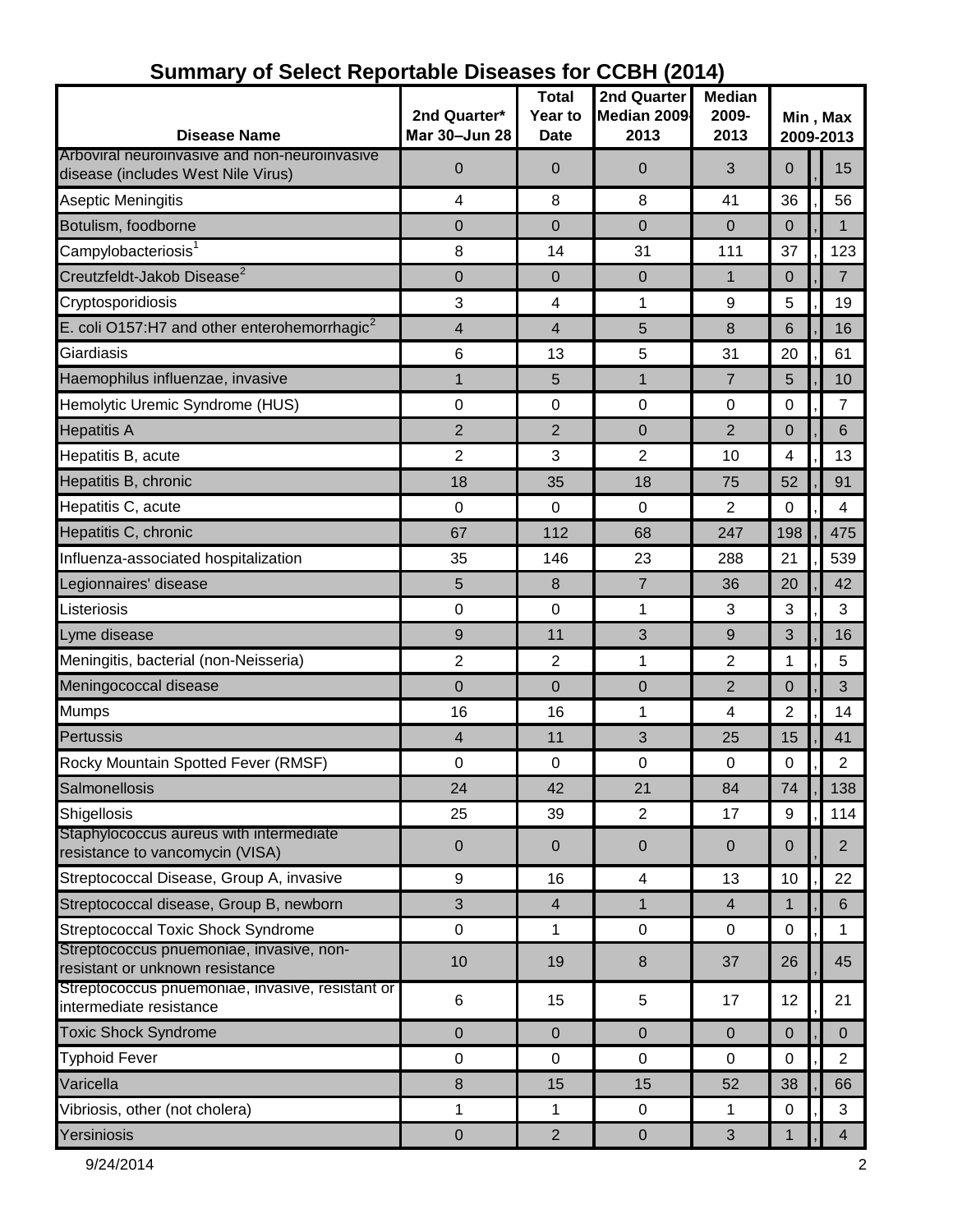| <b>Disease Name</b>                                                                 | 2nd Quarter*<br>Mar 30-Jun 28 | Total<br><b>Year to</b><br><b>Date</b> | <b>2nd Quarter</b><br>Median 2009<br>2013 | <b>Median</b><br>2009-<br>2013 | Min, Max<br>2009-2013 |  |                |
|-------------------------------------------------------------------------------------|-------------------------------|----------------------------------------|-------------------------------------------|--------------------------------|-----------------------|--|----------------|
| Arboviral neuroinvasive and non-neuroinvasive<br>disease (includes West Nile Virus) | 1                             | 1                                      | 0                                         | 1                              | $\mathbf{0}$          |  | 14             |
| Aseptic Meningitis                                                                  | 6                             | $\overline{7}$                         | $\overline{7}$                            | 31                             | 16                    |  | 62             |
| Botulism, foodborne                                                                 | 0                             | 0                                      | $\mathbf 0$                               | $\mathbf 0$                    | $\mathbf 0$           |  | $\mathbf 0$    |
| Campylobacteriosis <sup>1</sup>                                                     | $\overline{\mathbf{4}}$       | 7                                      | 14                                        | 45                             | 24                    |  | 54             |
| Creutzfeldt-Jakob Disease <sup>2</sup>                                              | $\pmb{0}$                     | 1                                      | $\pmb{0}$                                 | $\overline{0}$                 | $\overline{0}$        |  | $\Omega$       |
| Cryptosporidiosis                                                                   | $\mathbf{3}$                  | 4                                      | $\pmb{0}$                                 | 3                              | 0                     |  | 10             |
| E. coli O157:H7 and other enterohemorrhagic <sup>2</sup>                            | 0                             | 0                                      | $\mathbf{1}$                              | 3                              | 1                     |  | 6              |
| Giardiasis                                                                          | $\overline{2}$                | 3                                      | 9                                         | 39                             | 20                    |  | 54             |
| Haemophilus influenzae, invasive                                                    | 0                             | $\overline{2}$                         | $\mathbf{1}$                              | 3                              | $\overline{2}$        |  | 6              |
| Hemolytic Uremic Syndrome (HUS)                                                     | 0                             | 0                                      | $\mathbf 0$                               | $\mathbf 0$                    | 0                     |  | 1              |
| <b>Hepatitis A</b>                                                                  | 0                             | 0                                      | 0                                         | 0                              | 0                     |  | $\overline{2}$ |
| Hepatitis B, acute                                                                  | 1                             | 5                                      | 1                                         | 6                              | 4                     |  | 13             |
| Hepatitis B, chronic                                                                | 3                             | 10                                     | 21                                        | 85                             | 49                    |  | 93             |
| Hepatitis C, acute                                                                  | 1                             | 1                                      | 1                                         | 3                              | 1                     |  | 8              |
| Hepatitis C, chronic                                                                | 119                           | 221                                    | 108                                       | 356                            | 256                   |  | 701            |
| Influenza-associated hospitalization                                                | 26                            | 136                                    | 13                                        | 218                            | 9                     |  | 440            |
| Legionnaires' disease                                                               | 5                             | $\overline{7}$                         | 6                                         | 22                             | 12                    |  | 30             |
| Listeriosis                                                                         | $\mathbf 0$                   | 0                                      | $\mathbf 0$                               | 1                              | 0                     |  | 2              |
| Lyme disease                                                                        | $\mathbf 0$                   | 0                                      | $\mathbf{1}$                              | $\overline{2}$                 | $\mathbf 1$           |  | 8              |
| Meningitis, bacterial (non-Neisseria)                                               | $\pmb{0}$                     | $\mathbf 0$                            | $\pmb{0}$                                 | 3                              | 1                     |  | 7              |
| Meningococcal disease                                                               | $\mathbf 0$                   | 1                                      | 1                                         | 3                              | 0                     |  | $\overline{4}$ |
| <b>Mumps</b>                                                                        | 3                             | 3                                      | $\pmb{0}$                                 | $\mathbf 0$                    | 0                     |  | $\overline{2}$ |
| Pertussis                                                                           | $\mathbf 0$                   | 0                                      | 0                                         | $\overline{4}$                 | $\overline{2}$        |  | 7              |
| Rocky Mountain Spotted Fever (RMSF)                                                 | 1                             | 1                                      | $\pmb{0}$                                 | $\mathbf 0$                    | 0                     |  | 1              |
| Salmonellosis                                                                       | 9                             | 18                                     | 8                                         | 46                             | 34                    |  | 66             |
| Shigellosis                                                                         | 46                            | 56                                     | 3                                         | 12                             | 5                     |  | 123            |
| Staphylococcus aureus with intermediate<br>resistance to vancomycin (VISA)          | $\pmb{0}$                     | $\mathbf{1}$                           | $\pmb{0}$                                 | $\mathbf 0$                    | $\mathbf 0$           |  | $\mathbf 1$    |
| Streptococcal Disease, Group A, invasive                                            | 3                             | 6                                      | $\overline{2}$                            | 12                             | 9                     |  | 13             |
| Streptococcal disease, Group B, newborn                                             | $\overline{2}$                | $\overline{4}$                         | 3                                         | 11                             | $\overline{2}$        |  | 14             |
| <b>Streptococcal Toxic Shock Syndrome</b>                                           | $\pmb{0}$                     | $\mathbf 0$                            | $\mathbf 0$                               | 0                              | $\pmb{0}$             |  | $\mathbf 0$    |
| Streptococcus pnuemoniae, invasive, non-<br>resistant or unknown resistance         | $\,6$                         | 11                                     | $\overline{7}$                            | 24                             | 22                    |  | 43             |
| Streptococcus pnuemoniae, invasive, resistant or<br>intermediate resistance         | $\overline{\mathbf{4}}$       | 6                                      | 3                                         | $\boldsymbol{9}$               | 6                     |  | 13             |
| <b>Toxic Shock Syndrome</b>                                                         | $\pmb{0}$                     | 0                                      | $\pmb{0}$                                 | $\mathbf{0}$                   | $\mathbf 0$           |  | $\mathbf{0}$   |
| <b>Typhoid Fever</b>                                                                | $\mathbf 0$                   | $\mathbf 0$                            | $\mathbf 0$                               | $\mathbf 0$                    | 0                     |  | 1              |
| Varicella                                                                           | $\overline{2}$                | $\overline{2}$                         | $\overline{2}$                            | 12                             | 8                     |  | 18             |
| Vibriosis, other (not cholera)                                                      | $\mathbf 0$                   | $\mathbf 0$                            | $\pmb{0}$                                 | $\mathbf 0$                    | 0                     |  | 1              |
| Yersiniosis                                                                         | $\pmb{0}$                     | $\overline{2}$                         | $\pmb{0}$                                 | $\mathbf{1}$                   | 1                     |  | 2 <sup>7</sup> |

# **Summary of Select Reportable Diseases for City of Cleveland (2014)**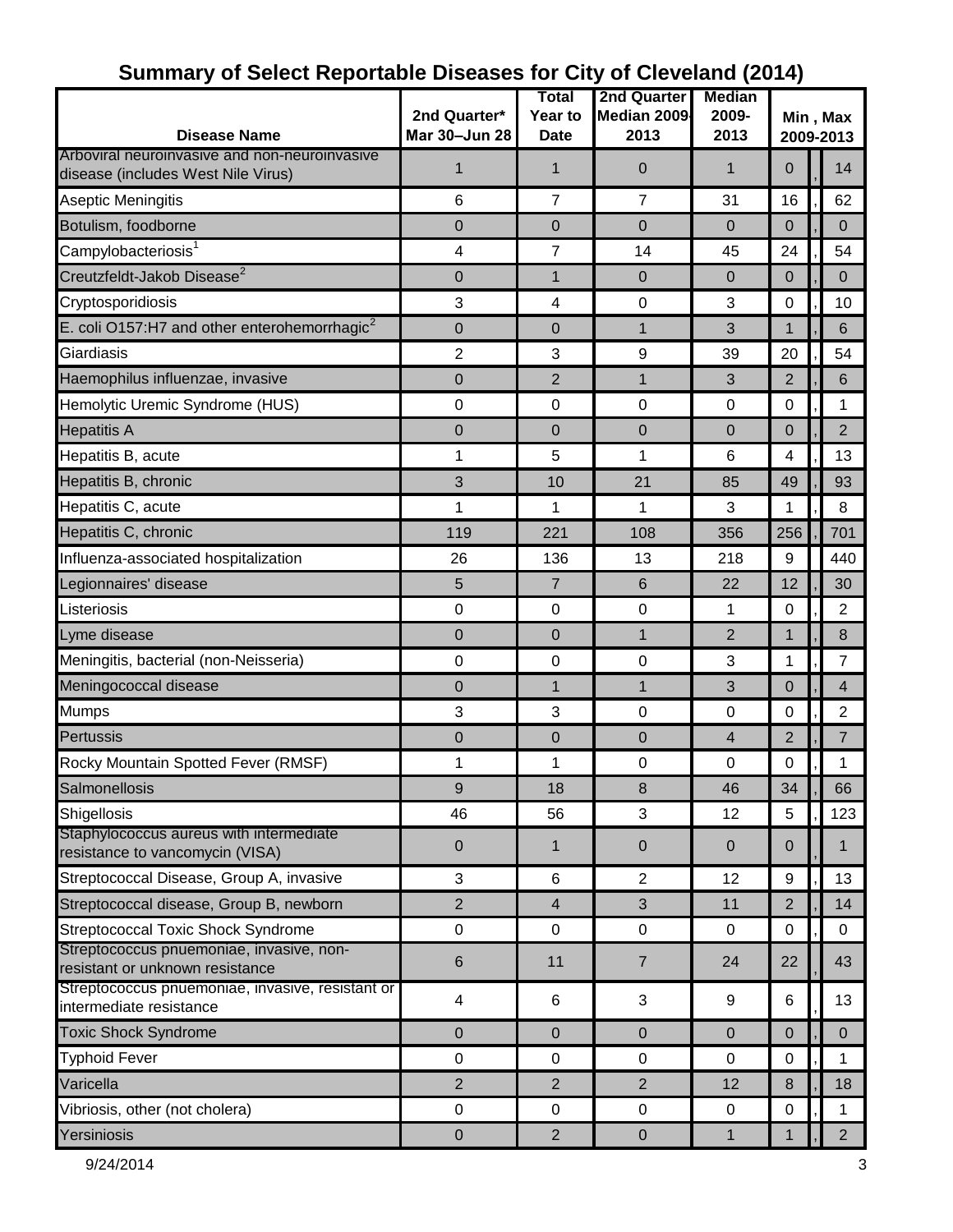|                                                                                     |                  | <b>Total</b> | <b>2nd Quarter</b> | ◡<br><b>Median</b>      |                  |  |                |  |
|-------------------------------------------------------------------------------------|------------------|--------------|--------------------|-------------------------|------------------|--|----------------|--|
|                                                                                     | 2nd Quarter*     | Year to      | Median 2009        | 2009-                   | Min, Max         |  |                |  |
| <b>Disease Name</b>                                                                 | Mar 30-Jun 28    | <b>Date</b>  | 2013               | 2013                    | 2009-2013        |  |                |  |
| Arboviral neuroinvasive and non-neuroinvasive<br>disease (includes West Nile Virus) | $\mathbf 0$      | 0            | 0                  | $\mathbf 0$             | $\overline{0}$   |  |                |  |
| Aseptic Meningitis                                                                  | $\mathbf 0$      | 0            | 0                  | 1                       | 0                |  | 3              |  |
| Botulism, foodborne                                                                 | $\mathbf 0$      | 0            | 0                  | $\overline{0}$          | $\mathbf 0$      |  | $\mathbf 0$    |  |
| Campylobacteriosis <sup>1</sup>                                                     | 3                | 3            | $\overline{2}$     | $\overline{\mathbf{4}}$ | $\overline{2}$   |  | 5              |  |
| Creutzfeldt-Jakob Disease <sup>2</sup>                                              | $\mathbf 0$      | 0            | 0                  | $\overline{0}$          | $\mathbf 0$      |  | $\Omega$       |  |
| Cryptosporidiosis                                                                   | 1                | 1            | $\pmb{0}$          | 1                       | 0                |  | 1              |  |
| E. coli O157:H7 and other enterohemorrhagic $2$                                     | $\mathbf 0$      | 0            | 0                  | $\overline{0}$          | $\mathbf 0$      |  | 1              |  |
| Giardiasis                                                                          | 0                | 0            | $\pmb{0}$          | $\mathbf 0$             | 0                |  | $\overline{2}$ |  |
| Haemophilus influenzae, invasive                                                    | $\mathbf 0$      | 0            | 0                  | $\mathbf 0$             | $\mathbf 0$      |  | $\overline{2}$ |  |
| Hemolytic Uremic Syndrome (HUS)                                                     | 0                | 0            | 0                  | $\mathbf 0$             | 0                |  | 0              |  |
| <b>Hepatitis A</b>                                                                  | $\mathbf 0$      | 0            | 0                  | $\overline{0}$          | $\mathbf 0$      |  | $\mathbf 0$    |  |
| Hepatitis B, acute                                                                  | 0                | 0            | 0                  | 0                       | 0                |  | 1              |  |
| Hepatitis B, chronic                                                                | $\mathbf 0$      | 0            | $\mathbf{1}$       | 5                       | $\mathbf 0$      |  | 8              |  |
| Hepatitis C, acute                                                                  | 0                | $\mathbf 0$  | 0                  | $\mathbf 0$             | 0                |  | $\mathbf 0$    |  |
| Hepatitis C, chronic                                                                | $\overline{2}$   | 4            | $\mathbf{1}$       | 11                      | 5                |  | 19             |  |
| Influenza-associated hospitalization                                                | 1                | 5            | 1                  | 14                      | $\overline{2}$   |  | 17             |  |
| Legionnaires' disease                                                               | 1                | $\mathbf{1}$ | $\pmb{0}$          | $\mathbf{1}$            | $\mathbf 0$      |  | $\mathbf 1$    |  |
| Listeriosis                                                                         | 0                | $\mathbf 0$  | 0                  | $\mathbf 0$             | 0                |  | $\mathbf 0$    |  |
| Lyme disease                                                                        | $\mathbf 0$      | 0            | $\boldsymbol{0}$   | $\mathbf{1}$            | 0                |  | 1              |  |
| Meningitis, bacterial (non-Neisseria)                                               | $\pmb{0}$        | $\mathbf 0$  | $\pmb{0}$          | $\mathbf 0$             | 0                |  | $\mathbf 0$    |  |
| Meningococcal disease                                                               | $\boldsymbol{0}$ | 0            | $\pmb{0}$          | $\overline{0}$          | $\mathbf 0$      |  | $\mathbf{0}$   |  |
| <b>Mumps</b>                                                                        | 0                | $\mathbf 0$  | $\mathbf 0$        | $\mathbf 0$             | 0                |  | $\mathbf 0$    |  |
| Pertussis                                                                           | 0                | 0            | 0                  | $\mathbf 0$             | 0                |  | $\pmb{0}$      |  |
| Rocky Mountain Spotted Fever (RMSF)                                                 | 0                | 0            | 0                  | $\mathbf 0$             | 0                |  | 1              |  |
| Salmonellosis                                                                       | $\mathbf{1}$     | 1            | $\mathbf{1}$       | 5                       | 1                |  | 8              |  |
| Shigellosis                                                                         | $\mathbf{3}$     | 3            | $\mathbf 0$        | 1                       | $\mathbf 0$      |  | $\overline{7}$ |  |
| Staphylococcus aureus with intermediate<br>resistance to vancomycin (VISA)          | $\pmb{0}$        | 0            | $\mathbf 0$        | $\mathbf 0$             | $\mathbf 0$      |  | $\mathbf{0}$   |  |
| Streptococcal Disease, Group A, invasive                                            | 1                | 4            | $\pmb{0}$          | 0                       | 0                |  | $\overline{2}$ |  |
| Streptococcal disease, Group B, newborn                                             | $\pmb{0}$        | $\pmb{0}$    | $\pmb{0}$          | $\mathbf 0$             | $\mathbf 0$      |  | 1              |  |
| <b>Streptococcal Toxic Shock Syndrome</b>                                           | $\pmb{0}$        | 1            | $\pmb{0}$          | 0                       | $\mathbf 0$      |  | 0              |  |
| Streptococcus pnuemoniae, invasive, non-<br>resistant or unknown resistance         | $\pmb{0}$        | 0            | $\pmb{0}$          | $\mathbf{1}$            | $\mathbf 0$      |  | $\overline{2}$ |  |
| Streptococcus pnuemoniae, invasive, resistant or<br>intermediate resistance         | $\pmb{0}$        | 0            | $\pmb{0}$          | 0                       | 0                |  | 1              |  |
| <b>Toxic Shock Syndrome</b>                                                         | $\mathbf 0$      | 0            | $\mathbf 0$        | $\overline{0}$          | $\mathbf 0$      |  | $\Omega$       |  |
| <b>Typhoid Fever</b>                                                                | $\pmb{0}$        | $\pmb{0}$    | $\pmb{0}$          | $\pmb{0}$               | $\boldsymbol{0}$ |  | 0              |  |
| Varicella                                                                           | $\mathbf 0$      | 0            | $\mathbf 0$        | $\overline{0}$          | $\mathbf 0$      |  | 1              |  |
| Vibriosis, other (not cholera)                                                      | 0                | $\pmb{0}$    | $\pmb{0}$          | 0                       | 0                |  | 0              |  |
| Yersiniosis                                                                         | $\pmb{0}$        | $\pmb{0}$    | $\pmb{0}$          | $\pmb{0}$               |                  |  | $\pmb{0}$      |  |
|                                                                                     |                  |              |                    |                         | $\mathbf 0$      |  |                |  |

# **Summary of Select Reportable Diseases for City of Shaker Heights (2014)**

9/24/2014 4